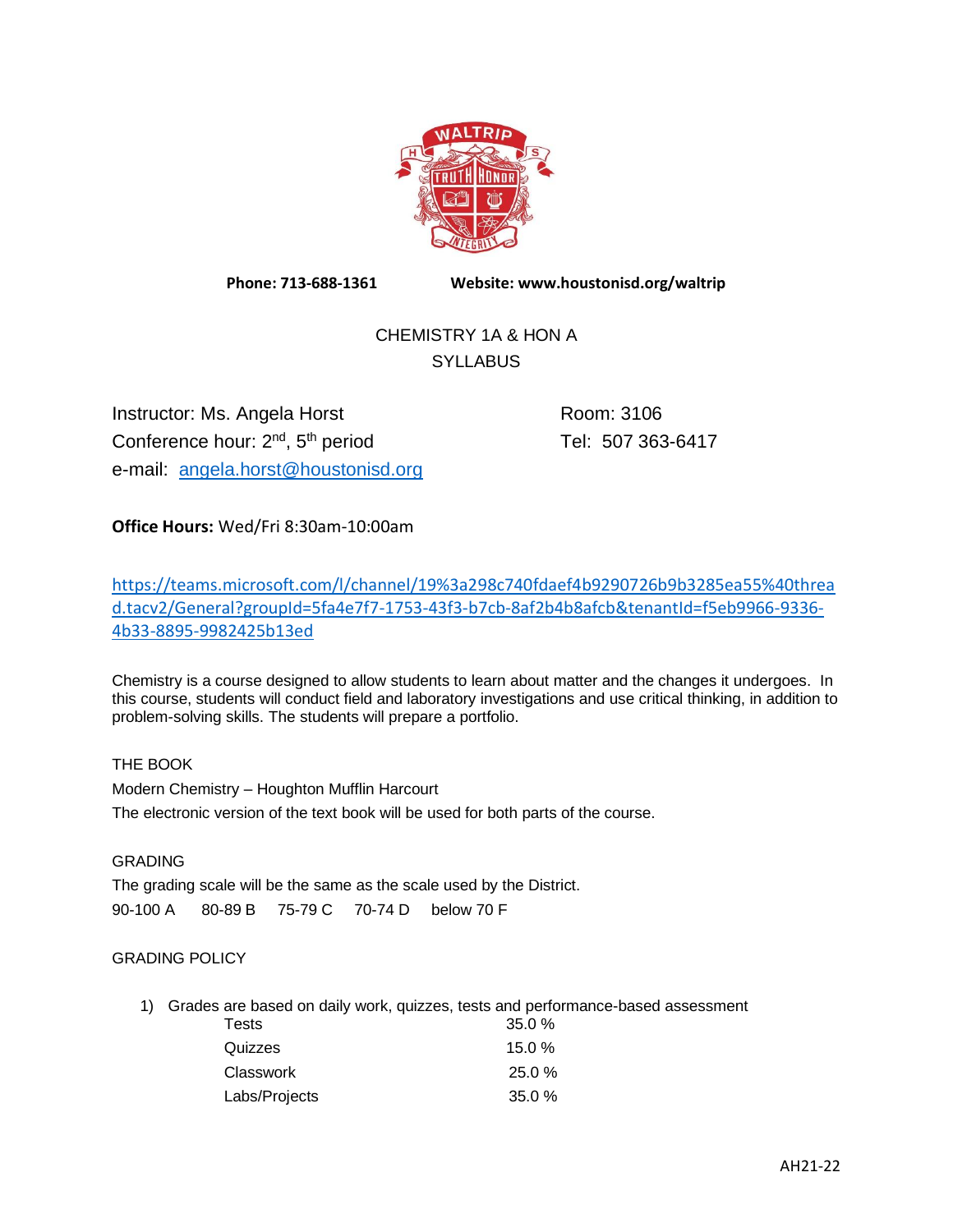- 2) Class work includes assignments, reflections, and any tasks performed in the classroom.
- 3) Daily work submitted within the deadline will receive a maximum of 100%, late work will decrease the grade by 10 points per day late, max. 4 days. 5 or more days is a zero.
- 4) Common assessment is a test given to all Chemistry students of the school. The test is given at least 2 times every cycle (6 weeks).
- 5) Make-up tests and work are given during tutorials time. Student will have a reasonable opportunity to make up or redo a class assignment or exam for which he or she received a failing grade.

#### LABORATORY SAFETY

Each student is required to pass a laboratory safety test with at least 70% accuracy. If the student does not pass the safety test, the student will not be allowed to participate in laboratory activities until he do so. In addition to the lab safety test, each student and parent will be required to sign a Lab safety contract, stating the student has passed the test and will practice safe habits in the laboratory environment. Due to pandemics we will start with virtual labs or demonstrations.

#### HOMEWORK

When homework is assigned, the student is expected to have the work completed upon entering the class the next meeting day.

#### **CLASS RULES**

#### **Be on time and participate in the class**

#### **Be prepared (Laptop. pencil, pen, notebook, e-Textbook daily).**

All students will be silent and respectful while other students read aloud

#### **Respect the Adult in charge, yourself and your Peers.**

### MATERIALS

Pen Pencil Writing paper Metric ruler Composition Notebook

All work is required to have a proper heading

### **Plagiarism, Cheating, and Academic Integrity**

Work in groups is encouraged. Avoid plagiarism and cheating. This is a great year with a lot of challenges and we will conclude it with success.

\_\_\_\_\_\_\_\_\_\_\_\_\_\_\_\_\_\_\_\_\_\_\_\_\_ \_\_\_\_\_\_\_\_\_\_\_\_\_\_\_\_\_\_\_\_\_\_\_\_\_\_ \_\_\_\_\_\_\_\_\_

**Parent Signature Constructed Student name Date Date**